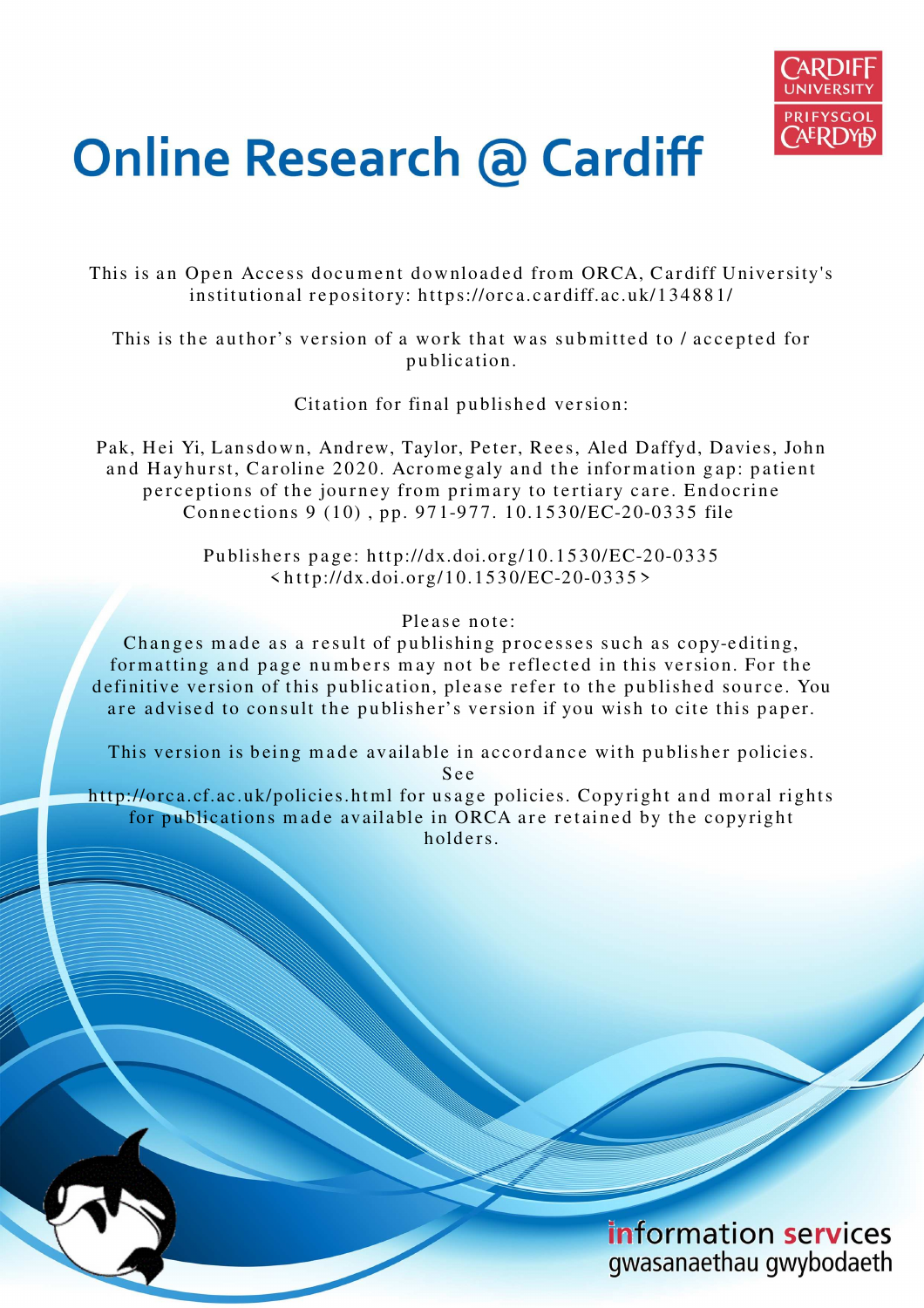- Acromegaly and the information gap: patient perceptions of the journey from
- primary to tertiary care
- 3 Pak, Hei Yi Vivian  $1,2$
- 4 Lansdown, Andrew<sup>4</sup>
- 5 Taylor, Peter  $3,4$
- 6 Rees, Daffyd Aled  $4,5$
- 7 Davies, John Stephen
- 8 Hayhurst, Caroline<sup>1,2</sup> (corresponding author)
- 9 1. Department of Neurosurgery, University Hospital of Wales, Cardiff, UK
- 2. Cardiff University School of Medicine, Cardiff, UK
- 3. Thyroid Research Group, Systems Immunity Research Institute, Cardiff University
- School of Medicine, Cardiff, UK
- 4. Centre for Diabetes and Endocrinology, University Hospital of Wales, Cardiff, UK
- 5. Neuroscience and Mental Health Research Institute, Cardiff University, Cardiff, UK
- 
- **Name and address of corresponding author:**
- Caroline Hayhurst, Department of Neurosurgery, University Hospital of Wales, Heath Park,
- Cardiff, CF14 4XW, UK
- Email: [caroline.hayhurst@wales.nhs.uk](mailto:caroline.hayhurst@wales.nhs.uk)
- **Short Title:** Acromegaly and the information gap
- 21 Word count (excluding abstract): 3031
- 22 Keywords: Acromegaly, long-term impact, qualitative, patient perspective
-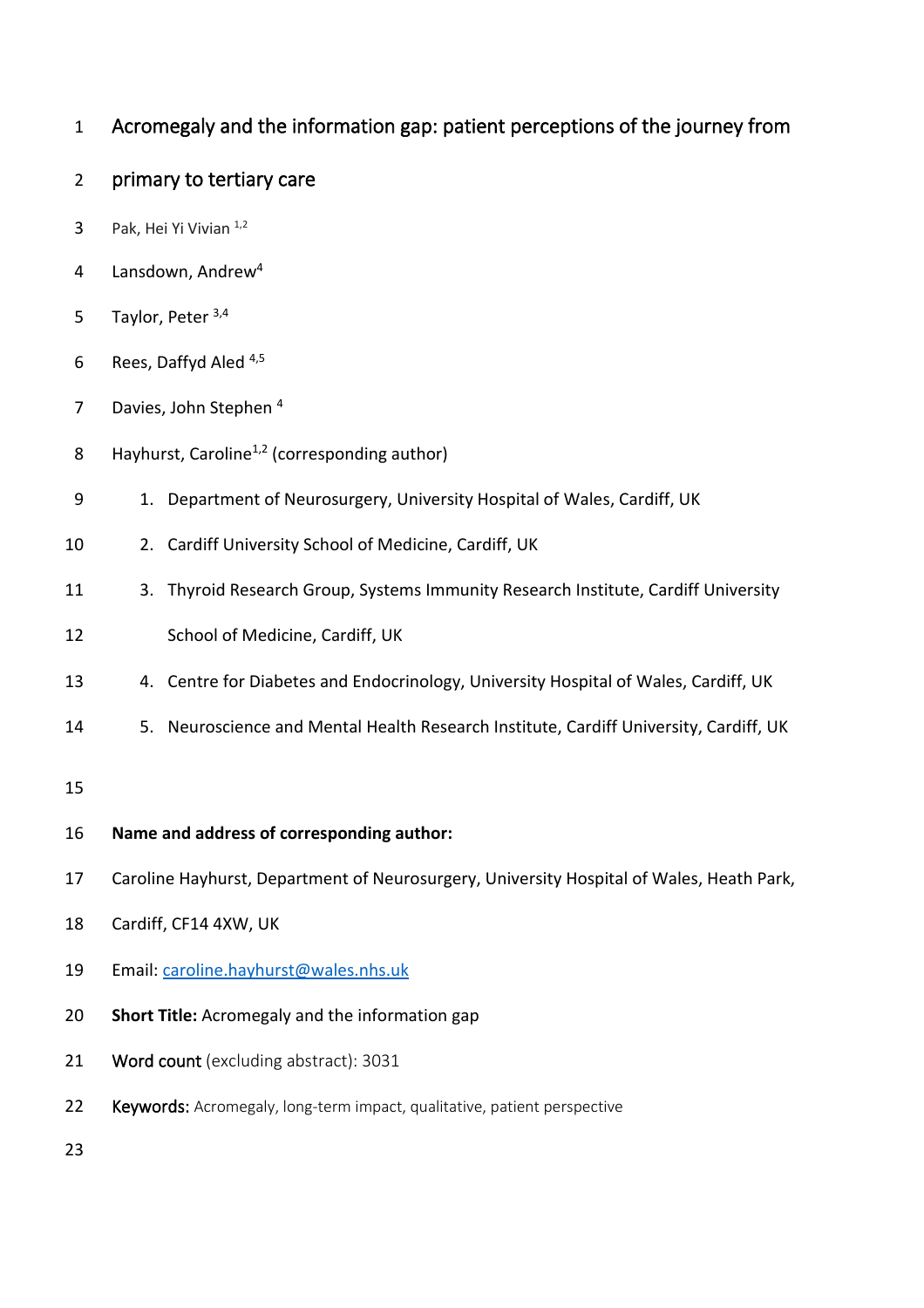24 Abstract:

25

26 Objective: Acromegaly is a rare condition and there is often a long path to diagnosis for many 27 patients. We sought to explore patient's perceptions and understanding of acromegaly, to examine 28 the quality of communication and find gaps in the information provided at diagnosis. 29 30 Design: A prospective study using qualitative research methodology and grounded theory. A semi-31 structured interview was conducted with 18 patients treated for acromegaly in a single tertiary centre 32 and verbatim transcripts were thematically analysed for overarching themes. 33 34 Results: 18 patients with acromegaly were interviewed. The mean age of participants was 52 (range  $35$   $30 - 72$ ). Four overarching themes emerged; (1)Patients rely on online resources to understand 36 acromegaly in the time between diagnosis and tertiary care clinic; (2) There is not enough support 37 available for patients; (3) Patients have a basic understanding of acromegaly and associated 38 conditions, but the long term impact is underestimated; 4) Patients initially felt intimidated by the 39 multidisciplinary team panel, but overall found it useful. 40 41 Conclusion: Acromegalic patients have a strong need for information at the point of initial diagnosis, 42 in particular online resources and interaction with other experienced patients. Wider dissemination 43 of patient educational resources into primary and secondary care settings may improve overall 44 patient satisfaction, treatment adherence and subsequent health care provider-patient relationships. 45 46 47 48 49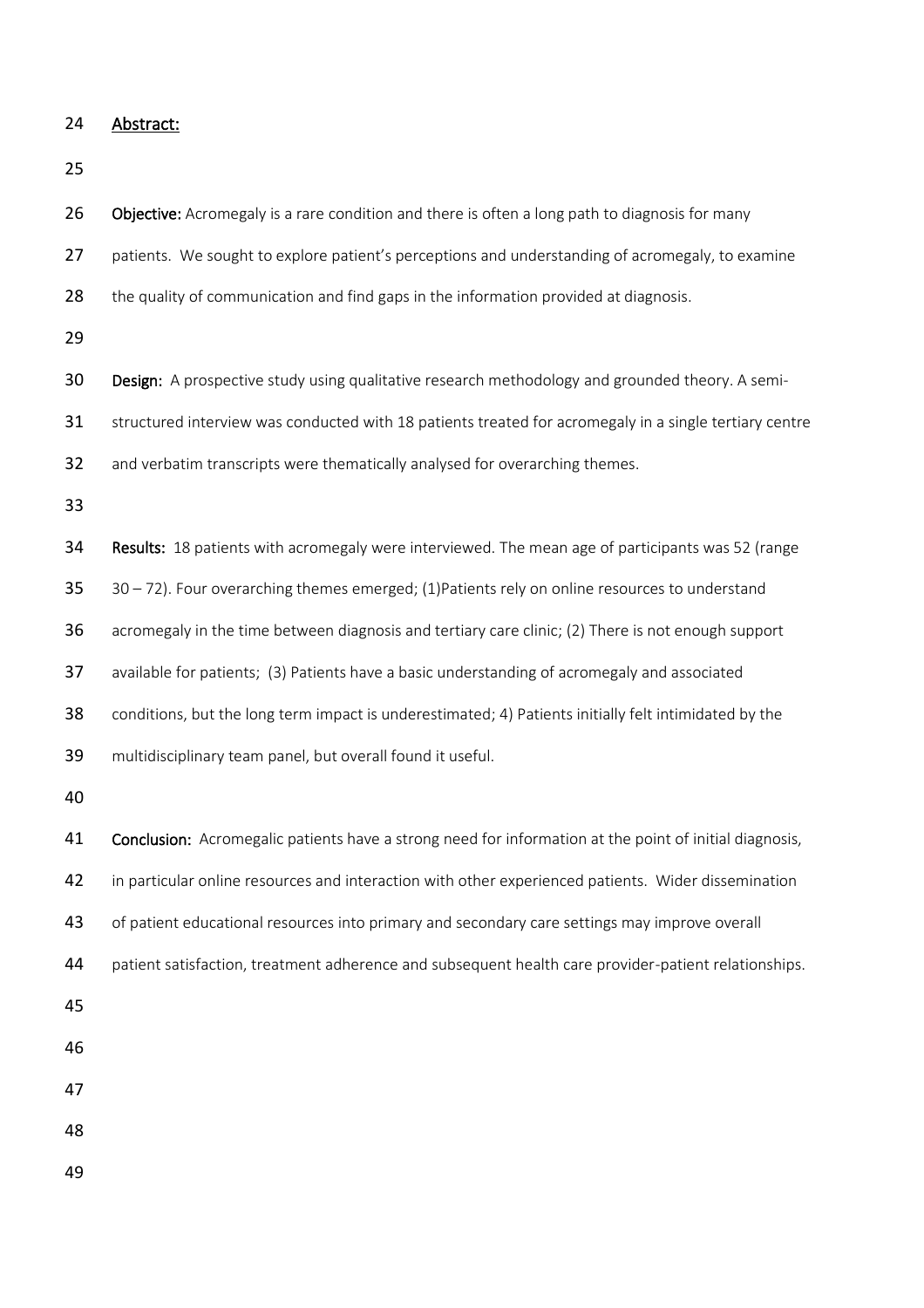#### Introduction

 Acromegaly, usually due to a benign pituitary adenoma, is a rare condition that has profound effects 52 on all aspects of the body . Besides causing soft tissue growth, excess growth hormone is associated 53 with co-morbidities such as hypertension, cardiomyopathy, diabetes and cancer . Acromegaly can be 54 a challenging condition to identify and patients may often be diagnosed late 3. By the time they attend clinic, patients may have already developed significant health problems, with significant 56 impact on both quality of life and life expectancy  $4,5$ . Additionally, diagnostic delay often shapes patients' attitudes to health care professionals, which impacts on the quality of communication and 58 subsequent treatment adherence $6, 7$ .

60 In UK practice, often a secondary care endocrinologist or the primary care physician conveys the diagnosis to the patient before referral to a tertiary centre multidisciplinary team (MDT). This model is 62 increasingly the gold standard of pituitary care in North America and Europe  $8,9$ . Therefore, it is anticipated that patients are informed of their diagnosis and given background information prior to their tertiary clinic appointment to discuss treatment options, including pituitary surgery, medical treatment with somatostatin analogues or radiotherapy. However, with an incidence of only 3.8 per million population <sup>10</sup>, many primary care and secondary care physicians may lack experience with the condition. Studies of the diagnostic pathway in acromegaly identify the point of diagnosis disclosure 68 as critical in establishing patient- healthcare provider trust  $6, 11$ . Additionally acromegaly patients are 69 often reluctant to share concerns or questions with healthcare providers at initial consultation<sup>6</sup>. 70 However, there are few studies focusing on how information should be provided and how 71 information resources are used by patients.

 Through qualitative research, this study aims to gain a better appreciation of patients' experiences with the diagnosis of acromegaly. We sought to identify gaps in patient information in the pathway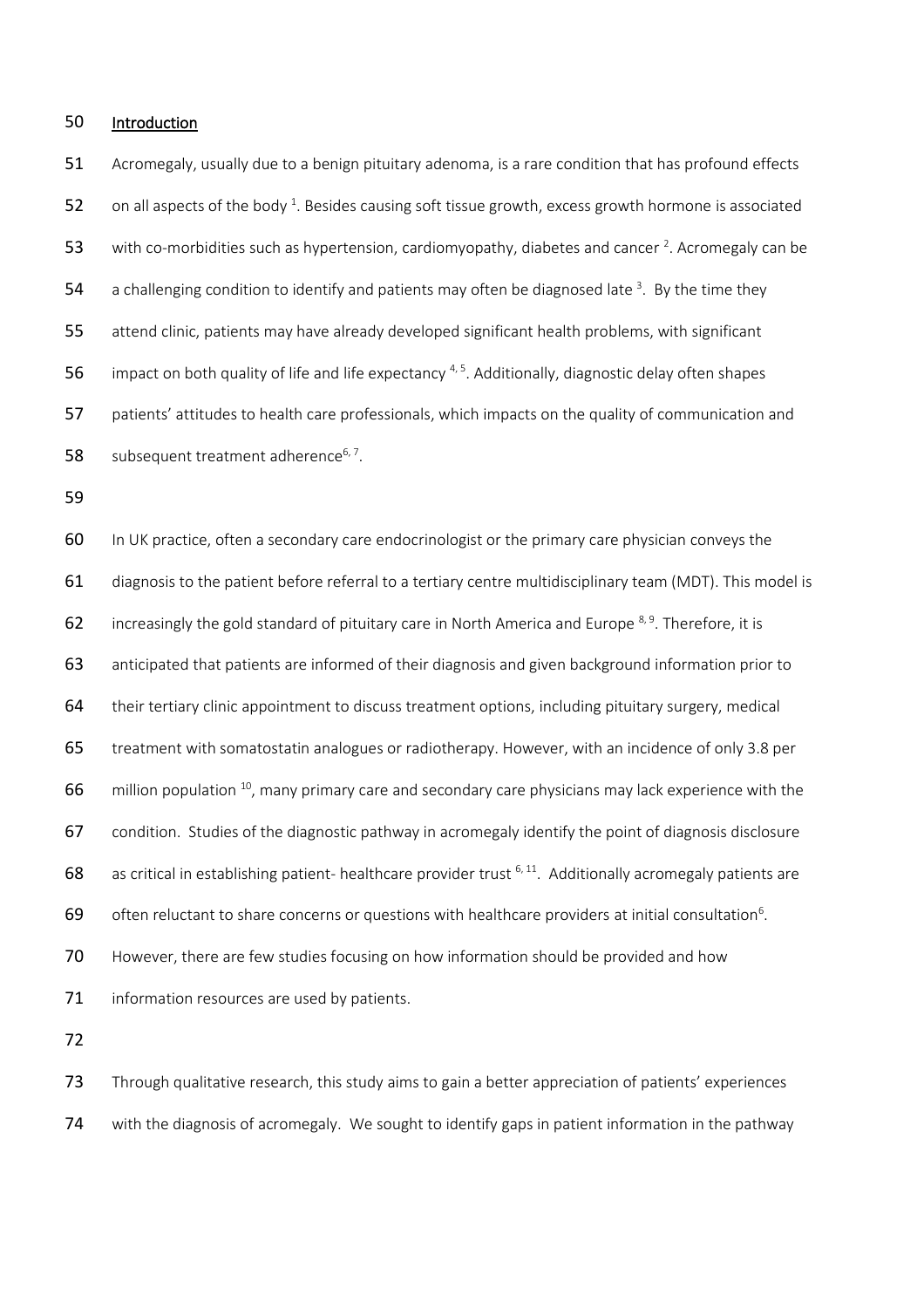- 75 to treatment, in order to improve future communication and to identify the support resources
- 76 required and when they are needed.
- 77
- 78

# 79 Patients and Methods

- 80
- 81 Study design:
- 82 A prospective qualitative study using a single semi-structured interview with patients diagnosed with
- 83 acromegaly referred to a single regional tertiary pituitary centre.
- 84
- 85 Participants:
- 86 All patients aged over age 18 that had attended the pituitary multi-disciplinary pituitary clinic at the 87 University Hospital of Wales with a biochemically confirmed diagnosis of acromegaly were invited for
- 88 interview by telephone and provided with written information about the study. Interviews were
- 89 conducted via telephone or face to face.
- 90

91 Data collection and analysis:

92

93 Data collection and analysis in this qualitative study was based on grounded theory where ongoing

- 94  $\phantom{1}$  data analysis leads to further questions to refine evolving theories<sup>12</sup>. As such interviews are
- 95 conducted until no further themes emerge and saturation is reached<sup>13</sup>. This allowed systematic
- 96 generation and development of theories by being alert to emerging themes  $^{14}$ , prompting adding new
- 97 questions to the interview guide. An initial interview guide was developed and subsequent questions
- 98 added as new themes emerged during the study  $(Table 1)$ .
- 99 Each interview was recorded on tape and transcribed verbatim by the interviewer. Then, the
- 100 transcripts were re-read to get an impression of the patients' experiences. Thematic analysis was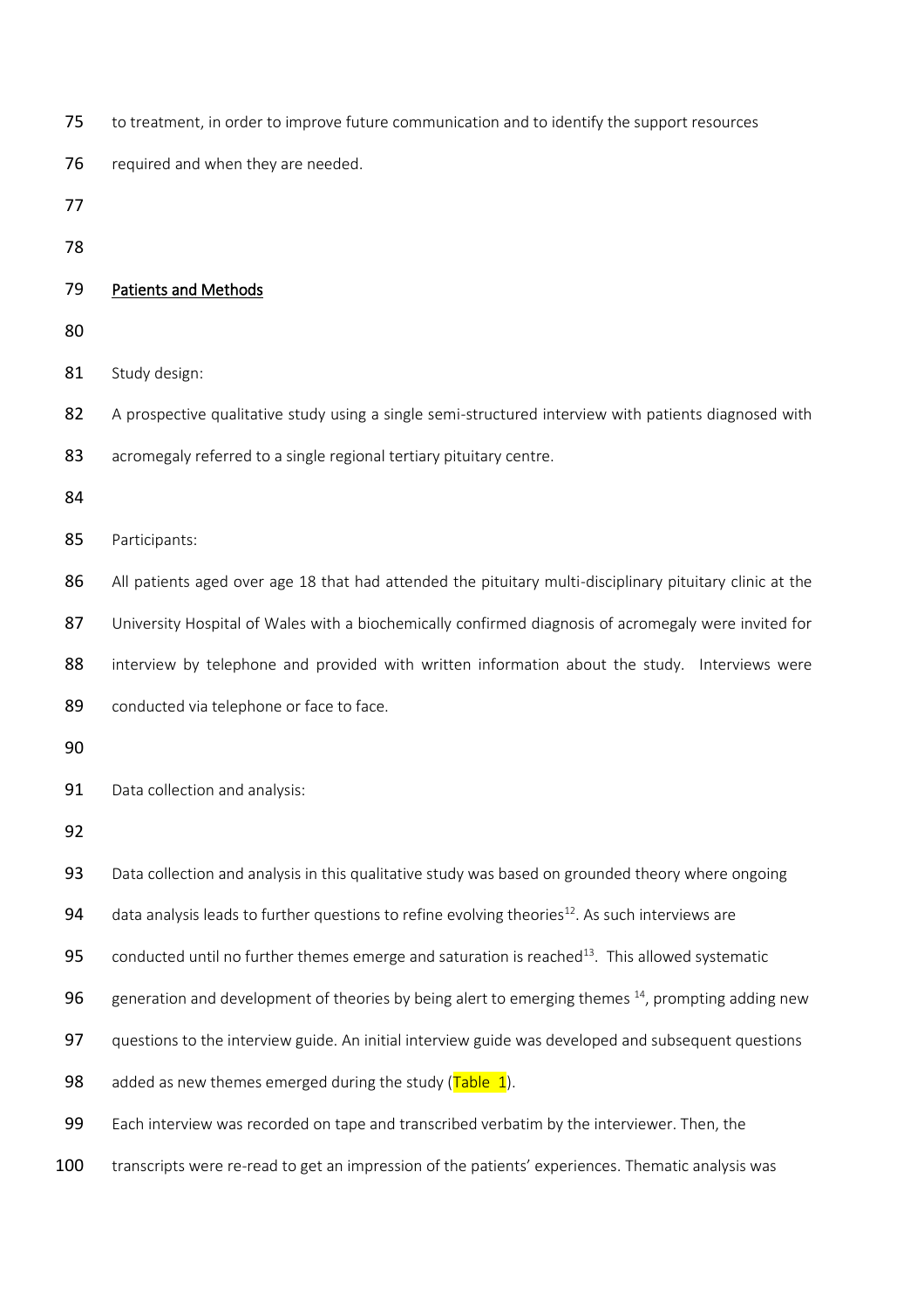- 101 conducted first through open coding, to separate the data into segments which relate to one idea,
- 102 then though axial coding, to combine similar ideas into overarching themes  $15$ .
- 103 Demographic data for each participant was collected including age, mode of presentation and region
- 104 of presentation.
- 105

106 Ethical considerations:

- 107 This study was approved by the Cardiff and Vale University Health Board Specialist Services clinical
- 108 board as a service evaluation and all participants provided verbal consent.
- 109

## 110 Results

- 111 25 patients were invited for interview. 18 patients were interviewed and data saturation was reached
- 112 as the final interviews did not produce any new themes  $^{16}$ . The mean age of participants was 52
- 113 (range 30 72); the mean age at diagnosis was 48 (range  $26 72$ ). Table 2 outlines the patient
- 114 demographics. 11 patients (61%) were diagnosed by an endocrinologist in their local hospital, 1
- 115 patient received the diagnosis from an orthopaedic surgeon after referral for carpal tunnel syndrome
- 116 and 4 (22%) were diagnosed by their primary care physician.
- 117

### 118 Thematic analysis

- 119 Analysis of the interviews produced 4 overarching themes:
- 120

121 *1) Patients rely on online resources to understand acromegaly in the time between diagnosis and tertiary* 

- 122 *care clinic.*
- 123 Since acromegaly is a rare disease, patients may be entirely unaware of the condition and hence are
- 124 surprised when they are given the diagnosis. Most patients felt they were not given enough
- 125 information at diagnosis, which is usually delivered by their local endocrinologist or general practitioner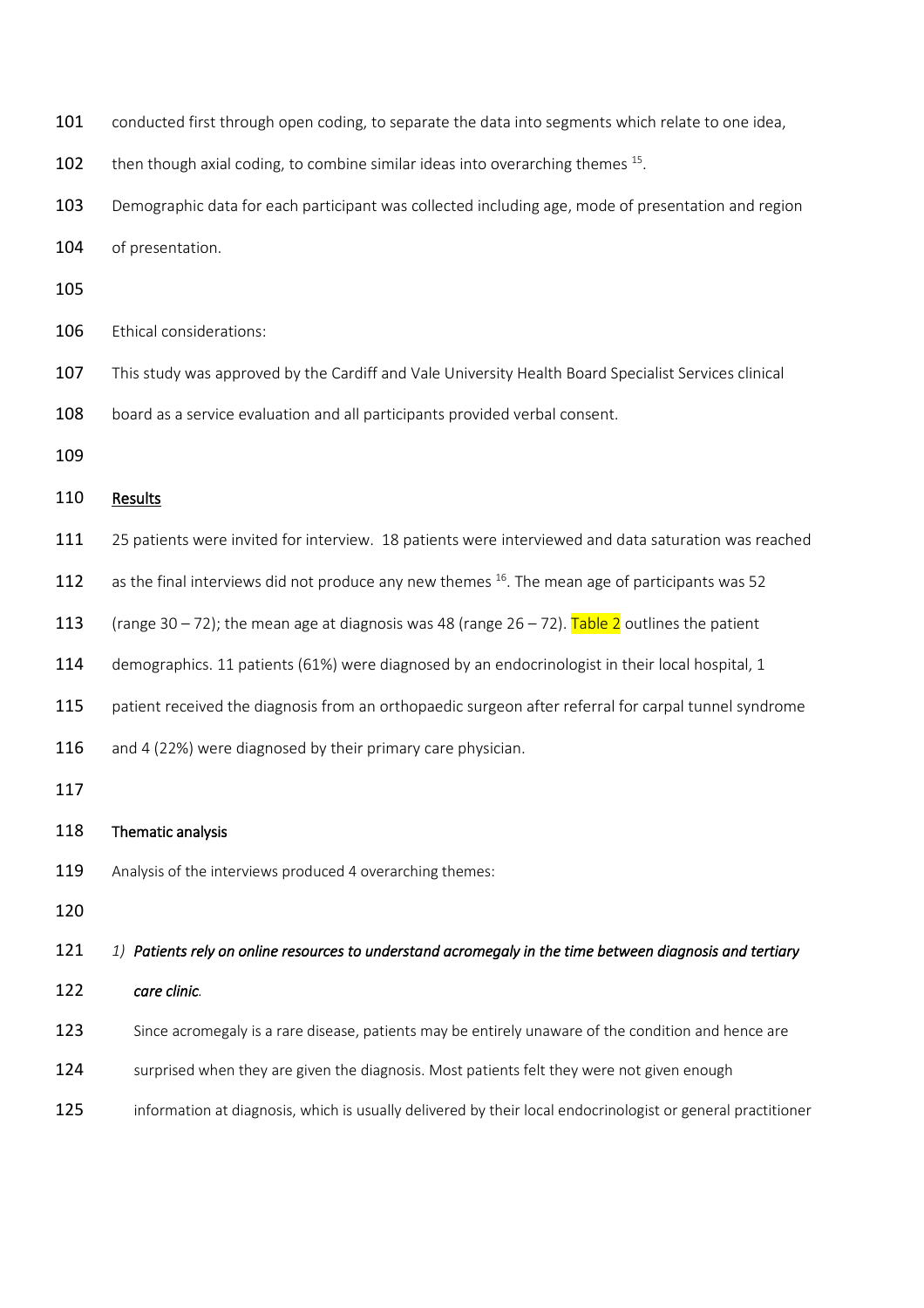| 126 | (GP). Instead, they received the most information from the tertiary MDT clinic, as expected for a rare       |
|-----|--------------------------------------------------------------------------------------------------------------|
| 127 | disorder. Only five patients reported that printed resources would have been useful at diagnosis.            |
| 128 |                                                                                                              |
| 129 | "It wasn't brilliant. There's not a real pamphlet and nothing that was explaining it. It was literally, 'you |
| 130 | got acromegaly'  most of it was done by myself, reading online about it."                                    |
| 131 |                                                                                                              |
| 132 | "Possibly a leaflet about explaining things. And as I say, what the pituitary gland does and the whole       |
| 133 | some of the terminology  of the various things that were going on."                                          |
| 134 |                                                                                                              |
| 135 | Given delays between obtaining the diagnosis and attending the tertiary care clinic the greatest             |
| 136 | information need is between appointments. All patients, except one, had searched online to learn more        |
| 137 | about acromegaly. All patients who searched online did so as soon as they heard about their diagnosis.       |
| 138 | However, many reported having to filter out what they read online as there is an overwhelming amount of      |
| 139 | information available and some can be distressing for patients to see.                                       |
| 140 |                                                                                                              |
| 141 | "When I googled it and there was very outdated there was a man with a gigantic jaw. When you                 |
| 142 | google things, you can get lost."                                                                            |
| 143 |                                                                                                              |
| 144 | Many patients used the National Health Service website Health A-Z (www.nhs.uk) to find information on        |
| 145 | acromegaly. Other resources which patients reported using are online groups such as on Facebook groups,      |
| 146 | forums, videos, podcasts and blogs. To find information, patients used google with the search terms          |
| 147 | 'Acromegaly' or 'Pituitary Tumour'. Five patients reported they found a number of North American             |
| 148 | resources online, for example, websites and video interviews, but few specific to the United Kingdom or      |
| 149 | their region. Patient videos and websites from the UK may be more relevant and reassuring for the            |
| 150 | patients in this study.                                                                                      |
| 151 |                                                                                                              |
| 152 |                                                                                                              |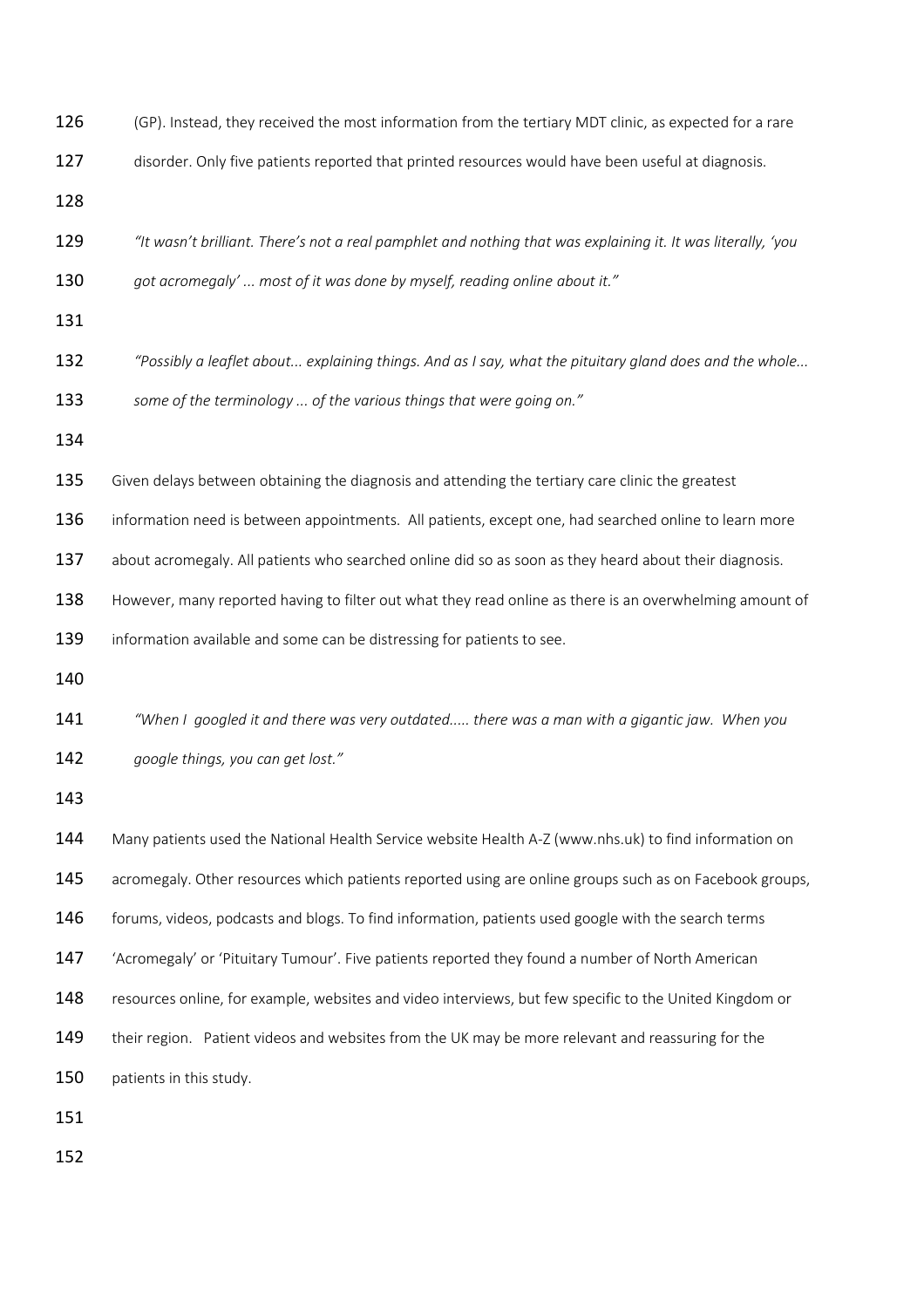| 153<br>$\degree$ think the ones I remember were NHS UK, also the pituitary foundation and there seems to be a lot of |  |
|----------------------------------------------------------------------------------------------------------------------|--|
|----------------------------------------------------------------------------------------------------------------------|--|

- *academic stuff from America but if I remember rightly I started looking at sort of threads and help*
- *groups but it was just full of... it was the worst stories, you know, so I decided not to read about it*
- *anymore. I thought it would help but actually really didn't, so I stuck with the facts, the clinical facts."*
- 
- 158 When asked if they had enough information to support treatment decisions, the majority of patients felt
- 159 that initially they thought surgery was the only option, but learning about the procedure and alternative
- 160 options helped put them at ease. With information patients felt confident in the team treatment
- 161 recommendation.
- 
- *2) There is not enough support available for patients*
- 164 All participants reported they would have liked to receive more support, as GPs are often unable to help 165 with issues relating to acromegaly.
- 
- *"because they know you're under specialists, they can't help you because they just don't know."*
- 
- 169 Patients find the ability to contact an endocrine nurse specialist for advice reassuring but this is often only

170 available at the tertiary centre, following specialist referral.

- 
- *"there is an endocrine nurse centre there. Because I know the consultant will get back to you, but he*
- *very busy doing wards, doing the clinics, sometimes there is no one else that's in, to offer any advice."*
- 
- 175 Importantly, patients expressed they would have liked to talk to treated patients, to get a better sense of
- what is happening and what they are about to go through. Meeting other people with acromegaly and
- 177 reaching out to support groups could be an invaluable source of support for the patients.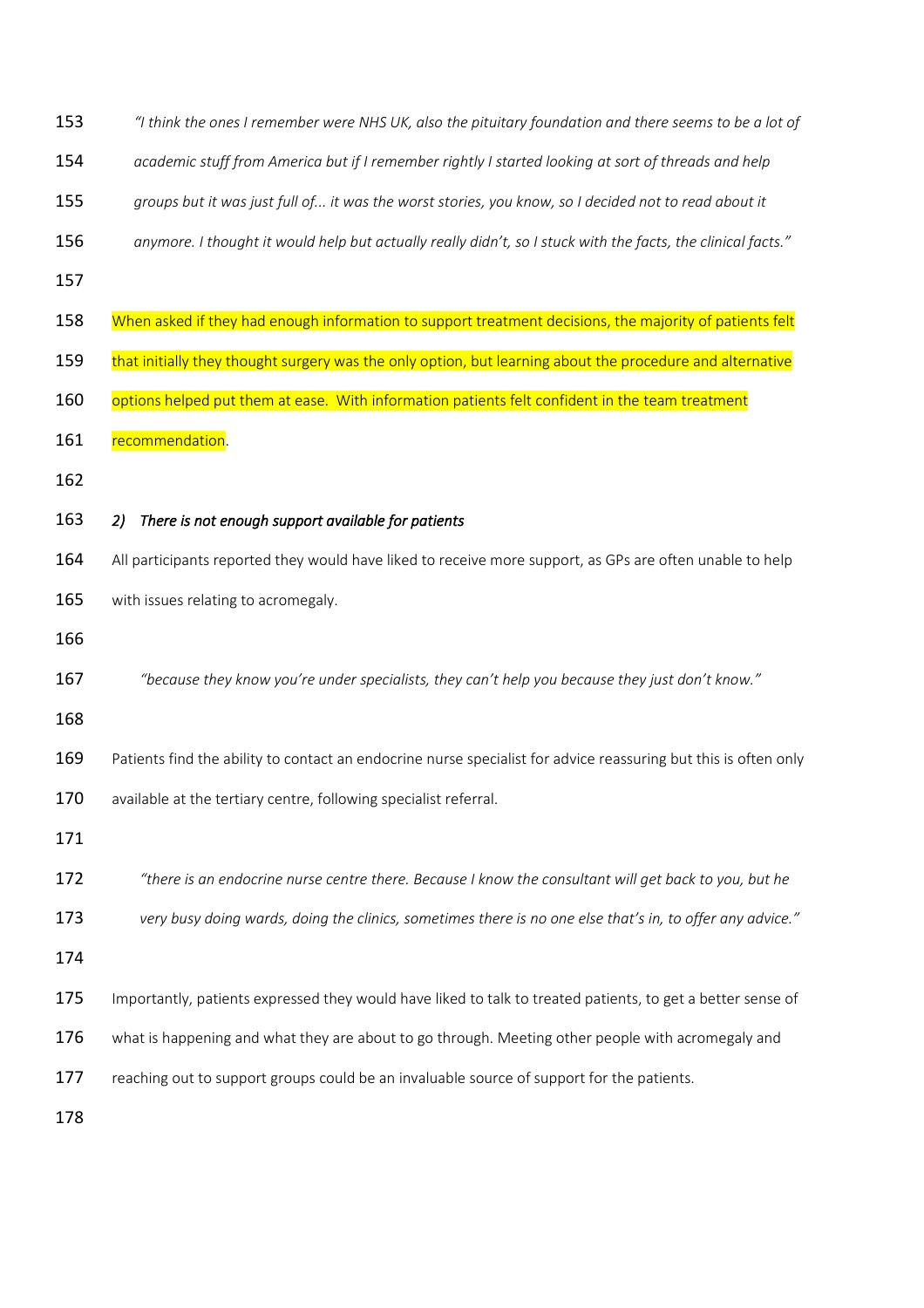| 179 | "Maybe meeting other people who has had it and have been cured for it so you know what they've            |
|-----|-----------------------------------------------------------------------------------------------------------|
| 180 | been through, what to expect. That would have been helpful."                                              |
| 181 |                                                                                                           |
| 182 | Earlier signposting in the primary or secondary care setting to online resources and support groups in    |
| 183 | important in the patient pathway.                                                                         |
| 184 |                                                                                                           |
| 185 | "Maybe like the pituitary foundation, maybe it would have been best if I would been told to contact       |
| 186 | the pituitary foundation you know? To chat with them or the pituitary nurseThat would have been           |
| 187 | very good actually."                                                                                      |
| 188 |                                                                                                           |
| 189 | Patients have a basic understanding of acromegaly and associated conditions, but the long term<br>3)      |
| 190 | impact is underestimated                                                                                  |
| 191 |                                                                                                           |
| 192 | Despite feeling they lacked information, the majority of patients were aware acromegaly was associated    |
| 193 | with a growth hormone-secreting pituitary tumour and soft-tissue growth. Almost all patients stated there |
| 194 | was not enough information given about the long-term outlook of acromegaly, but they were aware of the    |
| 195 | hormone imbalance and the physical changes that would occur if left untreated. The knowledge of other     |
| 196 | long-term complications of acromegaly was variable, but the majority of patients were able to name        |
| 197 | several.                                                                                                  |
| 198 |                                                                                                           |
| 199 | "All I know it is  it causes the growth hormones to grow, which umm make my fingers swell up              |
| 200 | and and my feet  uhh, and obviously part of my face"                                                      |
| 201 |                                                                                                           |
| 202 | "If it's not treated, it can cause shortening of life, umm, you heart can grow and your diabetes could    |
| 203 | get worse, you can have strokes, you can have a risk of heart attacks"                                    |
| 204 |                                                                                                           |
| 205 | "Well, the heart problems, the diabetes or the bowel problems, I don't know any more than that."          |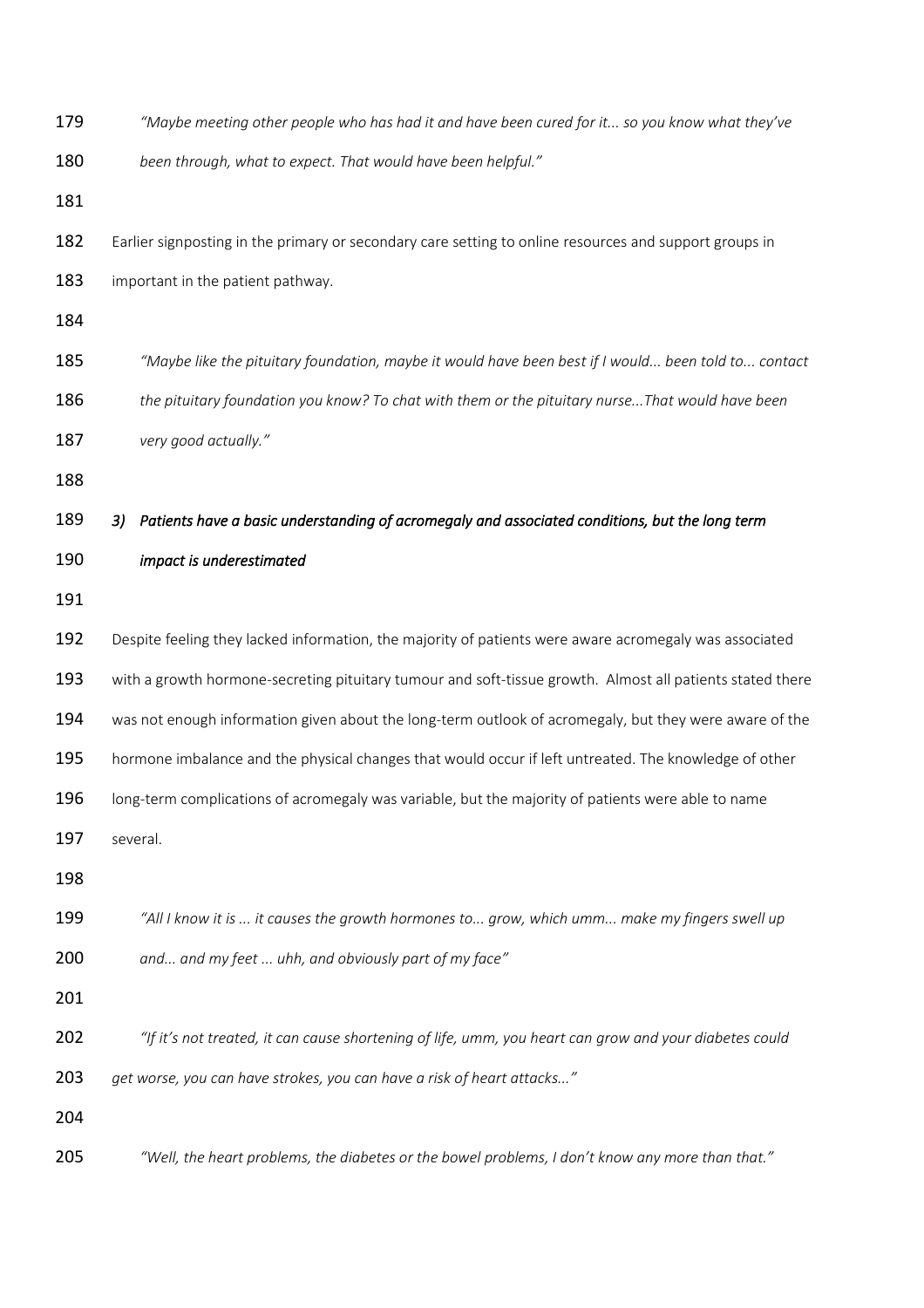| 206        |                                                                                                                  |
|------------|------------------------------------------------------------------------------------------------------------------|
| 207        | In the beginning, patients assumed that they would be cured after the surgery and would be normal again.         |
| 208        | They may not have realised that they will still require follow up for recurrence, and may still suffer from      |
| 209        | symptoms after surgery, for example, headaches and fatigue.                                                      |
| 210        |                                                                                                                  |
| 211        | "It's just, I can't see an end to it, I don't feel like there will ever be an end to it. You still gotta be      |
| 212        | checked after. But I can't see a light at the end of the tunnel"                                                 |
| 213        |                                                                                                                  |
| 214        | "It wasn't explained that this might not be the end of it, you might need to have another operation and          |
| 215        | it might not I think I was naïve a little bit then, I hadn't realised that."                                     |
| 216        |                                                                                                                  |
| 217        | Acromegaly had a varied long term impact on patients, 50% felt the disease had not greatly impacted their        |
| 218        | lives and were able to get back to normal following surgery. However, for the remainder the experience           |
| 219        | was life-changing and they still struggle with work and relationships despite successful treatment. Many         |
| 220        | patients reported ongoing problems with depression and anxiety.                                                  |
| 221        |                                                                                                                  |
| 222        |                                                                                                                  |
|            | Patients initially felt intimidated by the tertiary multidisciplinary clinic, but overall found it useful.<br>4) |
|            |                                                                                                                  |
| 223<br>224 | Patients reported being given minimal warning before attending the MDT of the nature of the clinic.              |
| 225        | Therefore some of them felt shocked to see a large group of clinicians and nurses in the room. They were         |
| 226        | put at ease quickly and have generally benefitted from the team meeting.                                         |
| 227        |                                                                                                                  |
| 228        | "It was useful I guess, you had the input of a lot of different specialists at the same time, so yeah. It        |
| 229        | was intimidating but it was also reassuring to know that there was more than one person looking at               |
| 230        | your case."                                                                                                      |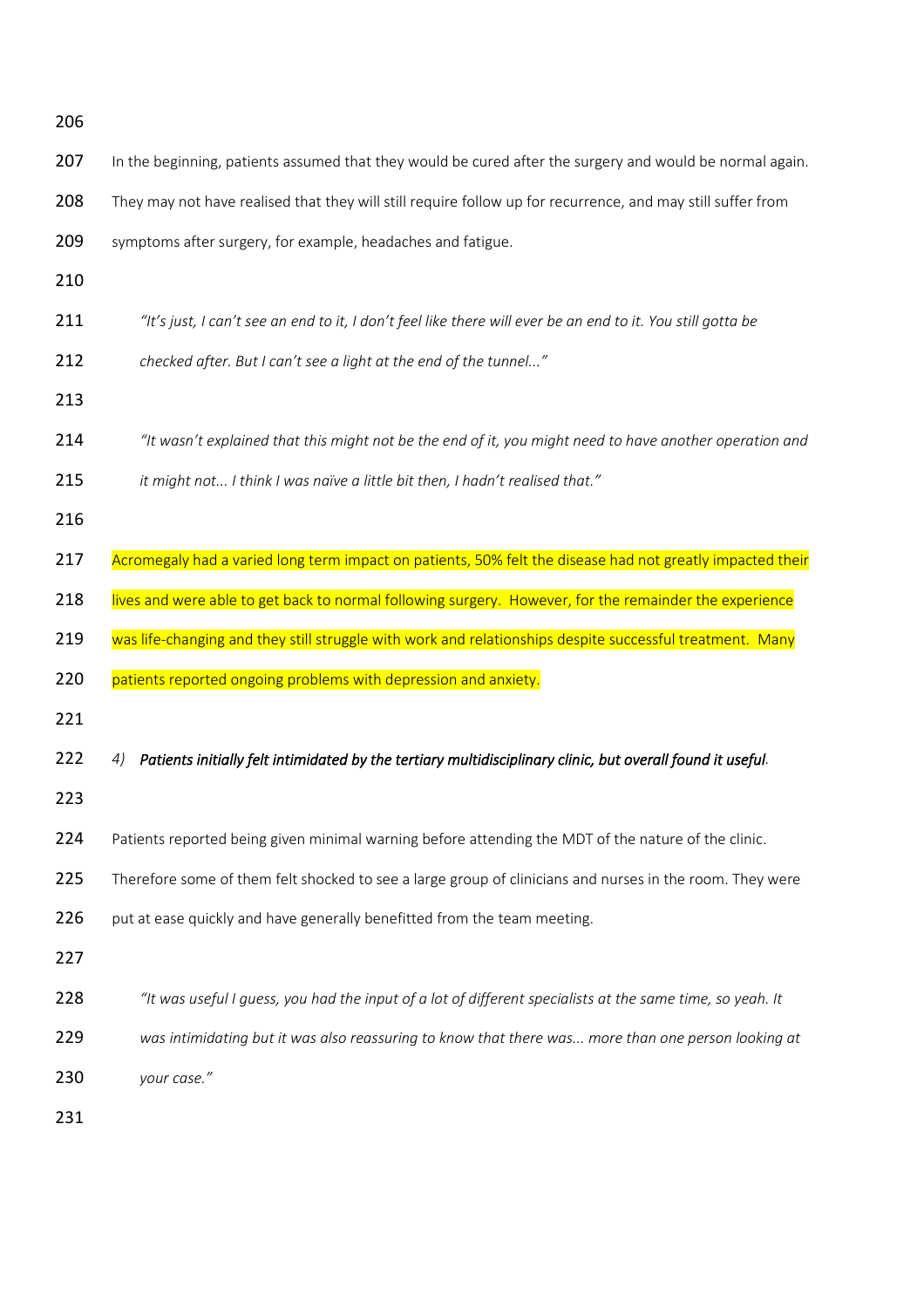| 232 | "Well only when you go in and you see seven people sitting there and they're all, you know, professors                      |
|-----|-----------------------------------------------------------------------------------------------------------------------------|
| 233 | and consultants they were absolutely fine but it's a bit intimidating just to see that panel"                               |
| 234 |                                                                                                                             |
| 235 | Patients benefit from meeting the whole team that will guide them through their treatment and follow-up,                    |
| 236 | however providing information prior to the clinic on the team members and roles would be useful.                            |
| 237 |                                                                                                                             |
| 238 | Discussion                                                                                                                  |
| 239 |                                                                                                                             |
| 240 | Using qualitative research methods to explore the needs of patients newly diagnosed with acromegaly in a                    |
| 241 | primary or secondary care setting demonstrates the need for high-quality, relevant online resources and                     |
| 242 | local support networks. The internet is being used increasingly by patients to research their health                        |
| 243 | conditions <sup>17, 18</sup> . This has been shown to affect the patient's beliefs and potentially change their decision    |
| 244 | about treatment <sup>19</sup> . Our study shows that patients diagnosed with acromegaly turn to online resources            |
| 245 | early after initial diagnosis to learn more about their condition. Interestingly, patients appear much more                 |
| 246 | reliant on online information and patient-to-patient interaction than the traditional printed information                   |
| 247 | leaflet.                                                                                                                    |
| 248 |                                                                                                                             |
| 249 | However, patients may be overwhelmed by what they might find online and, quality of information on the                      |
| 250 | internet may be substandard <sup>20</sup> . Our cohort highlighted the importance of online materials and groups            |
| 251 | being regionally specific to them. Ideally, patients would like to be provided with reliable online resources               |
| 252 | at initial diagnosis and guidance to help them make sense of the information $21$ . In a similar study by Gurel             |
| 253 | et al <sup>6</sup> , 19 patients participated in online and face-to-face interviews aimed at understanding the impact of    |
| 254 | a diagnosis of acromegaly. They demonstrated a strong desire for education about the disease at                             |
| 255 | diagnosis, noting the diagnosis seemed to 'fuel a thirst for knowledge' in all participants <sup>6</sup> . As in our study, |
| 256 | participants emphasized the need for patient-patient interaction as part of their quest for knowledge and                   |
| 257 | a desire to take control of their disease, highlighting the need for access to support groups. Plunkett and                 |
| 258 | Barken <sup>11</sup> suggest strategies to facilitate the patient-healthcare professional relationship throughout the       |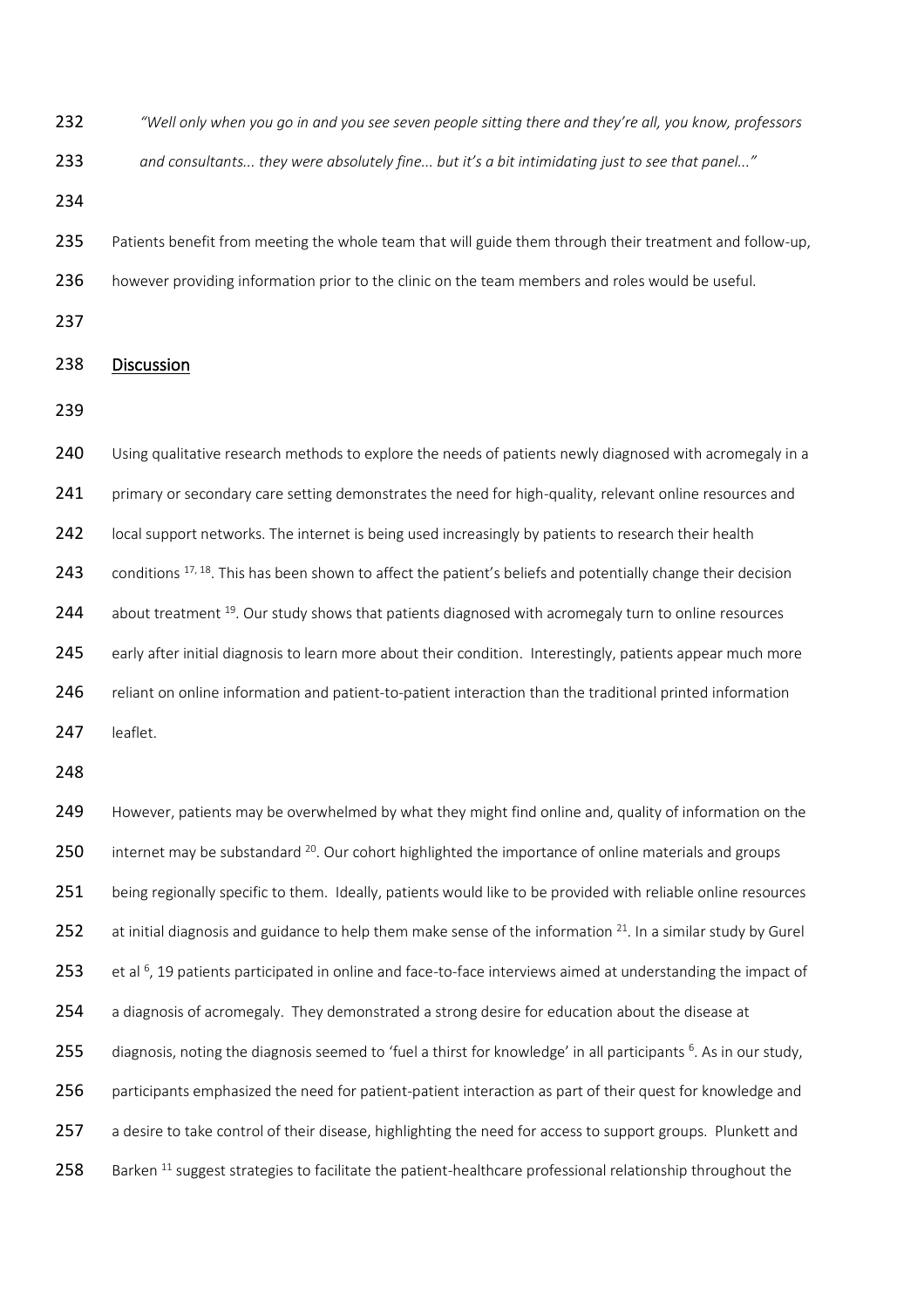259 treatment pathway and highlight the provision of educational and emotional support resources at the

260 initial diagnosis meeting. Such resources include The Pituitary Foundation [\(www.pituitary.org.uk\)](http://www.pituitary.org.uk/). In

261 particular, their support groups and peer support programme may address the patients' needs to speak

262 with more experienced acromegalic patients and encourages the exchange of health information  $18, 20, 21$ .

263 Video presentations by similar patients, such as the UK acromegaly meetup, could be helpful for newly

264 diagnosed patients (UK Acromegaly Meetup 2017: Patient stories - Rachel and Carolyn.

265 <https://youtu.be/llqhT-FheMA> , accessed 27.03.20).

266 Internationally The Pituitary Society [\(www.pituitary-society.org\)](http://www.pituitary-society.org/), Acromunity.com and

267 Acromegalycommunity.com provide resources and access to support groups. However, in a study to

268 assess communication practices among endocrinologists, Polanco-Briceno et al<sup>22</sup> reported only 14% of

269 respondents routinely recommended educational resources or programs to patients and only 44% were

270 aware of these resources. Additionally, most physicians in the study did not have dedicated nurse to

271 discuss these topics with patients.

272

273 Cualitative research is becoming more popular in surgical and medical practice  $^{23}$ , as it can provide an 274 insight into the social aspects of being treated for a disease from the patient's perspective  $24$ . To date most 275 qualitative research in acromegaly focuses on diagnostic delay and treatment adherence  $^{7,25}$ . A study by 276 Sibeoni et al<sup>7</sup> conducted with 18 participants revealed the lack of awareness in the medical community as 277 a significant factor for a diagnostic delay. Most patients had interactions with many healthcare 278 professionals who did not recognise or believe the symptoms being reported, which in turn drives a thirst 279 For knowledge at diagnosis and shapes subsequent attitudes towards doctors <sup>6</sup>. Sibeoni et al<sup>7</sup> also reveal 280 the psychosocial elements of a delayed diagnosis of acromegaly and suggest that endocrinologists should 281 be involved in addressing the psychological impact of the condition together with support of mental 282 wellbeing.

283

284 A study with a focus group of 6 acromegalic patients to explore patient perceptions of disease impact

285 presented a wide variety of causes for a reduced quality of life in patients with acromegaly <sup>26</sup>. Some issues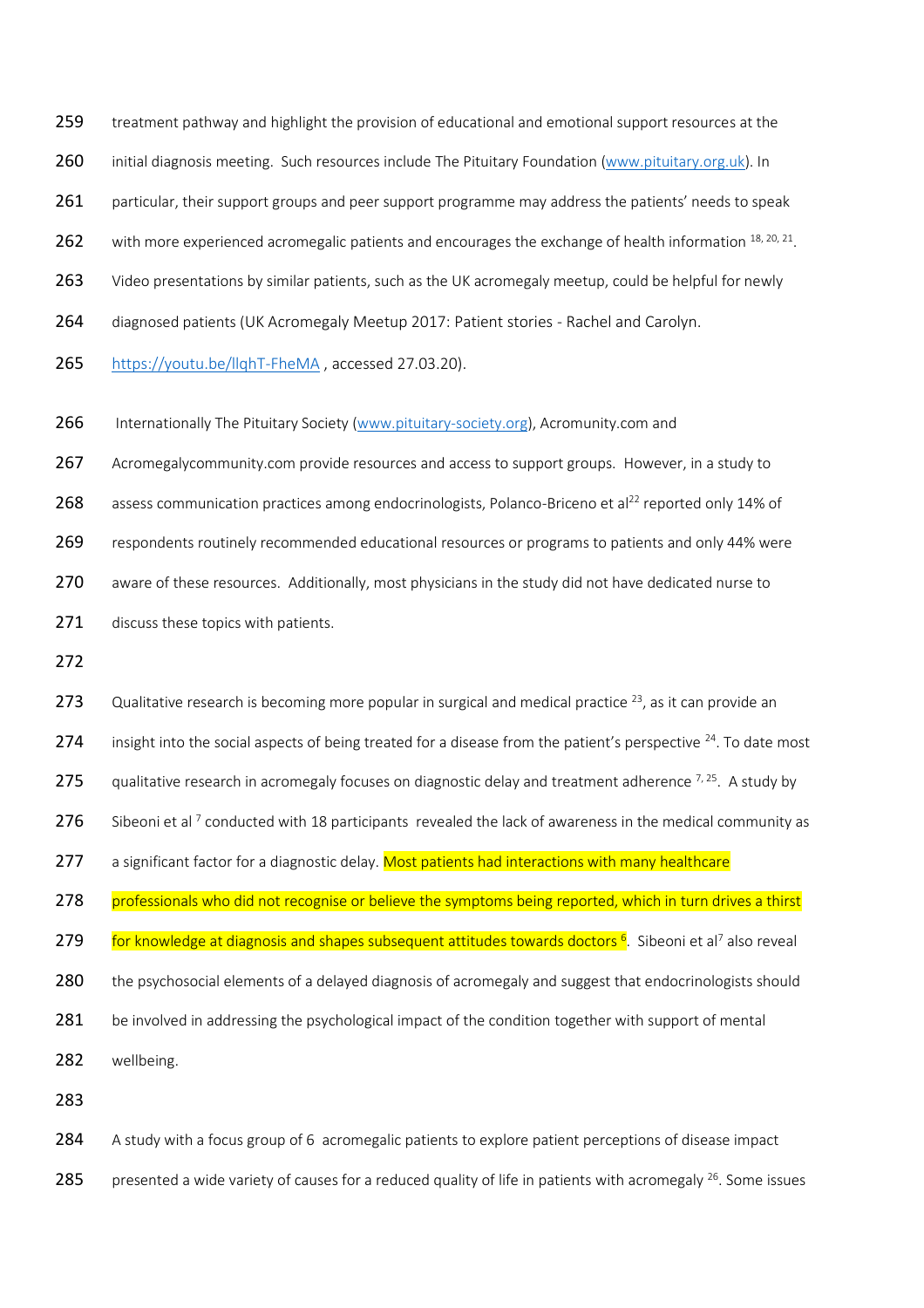286 discussed in the focus group correlate with those reported by patients in our study. These include fatigue, 287 mental health problems and worries about fertility  $26$ . These issues are not covered in available disease 288 specific quality of life questionnaires. In their study, they advise clinicians to be more aware of these 289 problems in order that appropriate support may be provided  $26$ . It is clear that patients focus initially on 290 the immediate treatment and resolution of symptoms such as fatigue, headaches and joint pain, but pay 291 little attention to the potential long term implications or need for future multimodal therapy <sup>6</sup>. When and 292 how patients should receive this information and how they will process it is not clear. However our study 293 and that of Gurel et al  $6$  suggest this is most likely to have an impact when discussed in a patient-to-patient 294 forum.

295

296 Despite a clear benefit from a multidisciplinary team approach to the management of pituitary disease  $9,27$ , 297 patients find the experience intimidating. Although not all centres will adopt a joint MDT clinic with 298 multiple clinicians; in our practice we find it beneficial to facilitate discussion between the patient, 299 endocrinologist, surgeon and radiation oncologist to explore all treatment options. Prior contact from a 300 specialist nurse or written information detailing the team members and their roles may help ease some  $301$  anxiety and improve subsequent treatment adherence and overall satisfaction  $^{11}$ .

302

Overall, despite increasing awareness of acromegaly and a recent reduction in the delay to diagnosis<sup>4</sup>, 304 most patients are diagnosed in non-specialist centres with limited access to specific support resources. 305 There is a need for clear signposting to up-to-date online resources that patients feel is relevant to them 306 both factually and geographically. Our study demonstrates this should occur prior to attendance at the 307 specialist tertiary centre together with a need for supporting education on acromegaly in primary and 308 secondary care.

309

310 Limitations:

311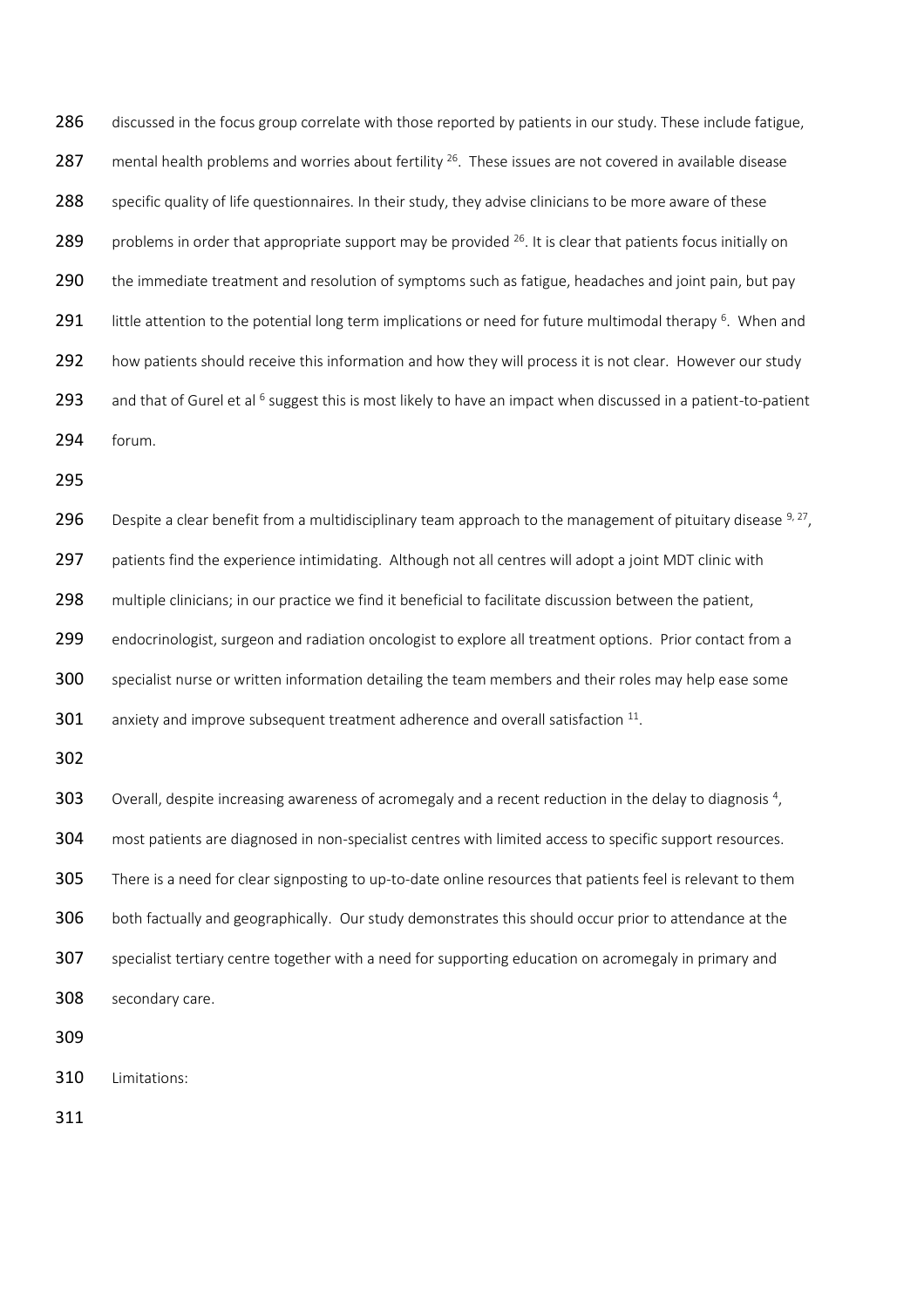- This study involves patients from a single centre and results drawn from the study may not apply to other
- patient groups and/or internationally. Nevertheless, conclusions drawn from this study may still be
- 314 relevant for other centres to better appreciate the needs of patients with acromegaly. In any qualitative
- study the interviewer's ideas and assumptions can bias the outcome; however, the semi-structured format
- 316 and open questions should have allowed the patients to speak freely about their experience and concerns.
- 

## Conclusion

- 319 The study demonstrates some of the challenges faced by patients with acromegaly and gives us an insight
- into knowledge of their condition and what information and support they require. It highlights a need for
- 321 better communication with patients as well as guidance for online searching. There is a clear need for the
- provision of information at the point of initial diagnosis in whatever care setting that may be made. The
- wider education and dissemination of appropriate online resources will improve subsequent health care
- provider-patient communication and ultimately improve treatment satisfaction and quality of life.
- 
- 326 Declaration of Interest: There is no conflict of interest that could be perceived as prejudicing the
- impartiality of the research reported
- 328 Author Contribution Statement: HP, CH and AL devised the study, HP undertook interviews, HP, CH
- and JSD reviewed thematic analysis, all authors contributed to manuscript preparation and review
- 330 Funding: This research did not receive any specific grant from any funding agency in the public,
- commercial or not-for-profit sector.
- 
- 
- References:

 1. Colao A, Grasso LFS, Giustina A, Melmed S, Chanson P, Pereira AM & Pivonello R. Acromegaly. *Nature Reviews Disease Primers* 2019 **5** 20.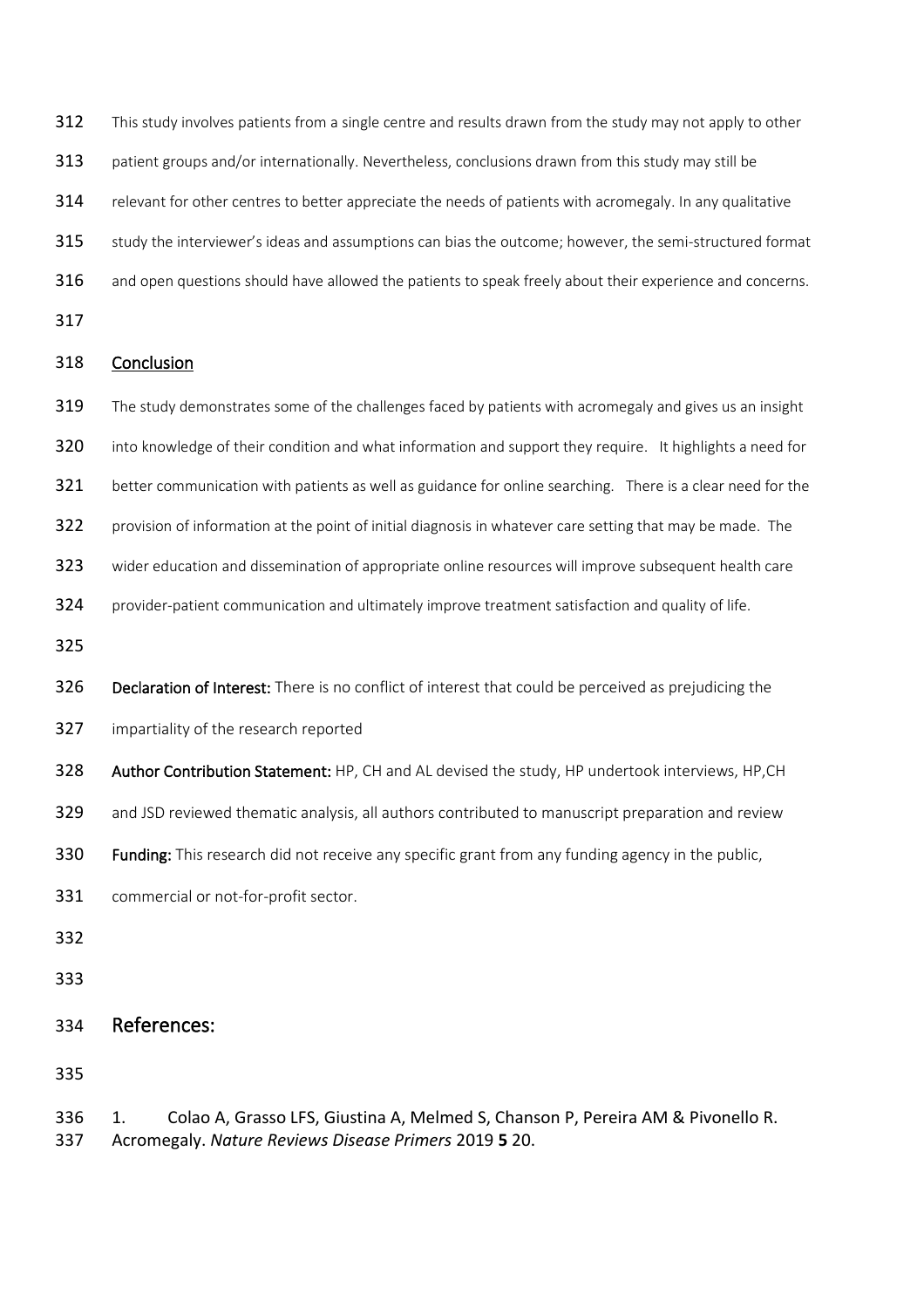2. AlDallal S. Acromegaly: a challenging condition to diagnose. *Int J Gen Med* 2018 **11** 337-343.

 3. Abreu A, Tovar AP, Castellanos R, Valenzuela A, Giraldo CMG, Pinedo AC, Guerrero DP, Barrera CAB, Franco HI, Ribeiro-Oliveira A, Jr.*, et al.* Challenges in the diagnosis and management of acromegaly: a focus on comorbidities. *Pituitary* 2016 **19** 448-457.

 4. Caron P, Brue T, Raverot G, Tabarin A, Cailleux A, Delemer B, Renoult PP, Houchard A, Elaraki F & Chanson P. Signs and symptoms of acromegaly at diagnosis: the physician's and the patient's perspectives in the ACRO-POLIS study. *Endocrine* 2019 **63** 120-129.

 5. Dekkers OM, Biermasz NR, Pereira AM, Romijn JA & Vandenbroucke JP. Mortality in acromegaly: a metaanalysis. *J Clin Endocrinol Metab* 2008 **93** 61-67.

 6. Gurel MH, Bruening PR, Rhodes C & Lomax KG. Patient perspectives on the impact of acromegaly: results from individual and group interviews. *Patient Prefer Adherence* 2014 **8** 53-62.

 7. Sibeoni J, Manolios E, Verneuil L, Chanson P & Revah-Levy A. Patients' perspectives on acromegaly diagnostic delay: a qualitative study. *Eur J Endocrinol* 2019 **180** 339-352.

 8. Raverot G, Burman P, McCormack A, Heaney A, Petersenn S, Popovic V, Trouillas J, Dekkers OM & European Society of E. European Society of Endocrinology Clinical Practice Guidelines for the management of aggressive pituitary tumours and carcinomas. *Eur J Endocrinol* 2018 **178** G1-G24.

 9. McLaughlin N, Laws ER, Oyesiku NM, Katznelson L & Kelly DF. Pituitary centers of excellence. *Neurosurgery* 2012 **71** 916-924; discussion 924-916.

 10. Dal J, Feldt-Rasmussen U, Andersen M, Kristensen LO, Laurberg P, Pedersen L, Dekkers OM, Sorensen HT & Jorgensen JO. Acromegaly incidence, prevalence, complications and long-term prognosis: a nationwide cohort study. *Eur J Endocrinol* 2016 **175** 181-190.

 11. Plunkett C & Barkan AL. The care continuum in acromegaly: how patients, nurses, and physicians can collaborate for successful treatment experiences. *Patient Prefer Adherence* 2015 **9** 1093-1099.

 12. Kennedy TJ & Lingard LA. Making sense of grounded theory in medical education. *Med Educ* 2006 **40** 101-108.

 13. Strauss A & Corbin J. *Basics of qualitative research: techniques and procedures for developing grounded theory.* Thousand Oaks, CA: Sage Publications, 1998.

 14. Glaser BG & Strauss AL. *The Discovery of Grounded Theory: Strategies for Qualitative Research*. Aldine, 1967.

 15. Chun Tie Y, Birks M & Francis K. Grounded theory research: A design framework for novice researchers. *SAGE Open Med* 2019 **7** 2050312118822927.